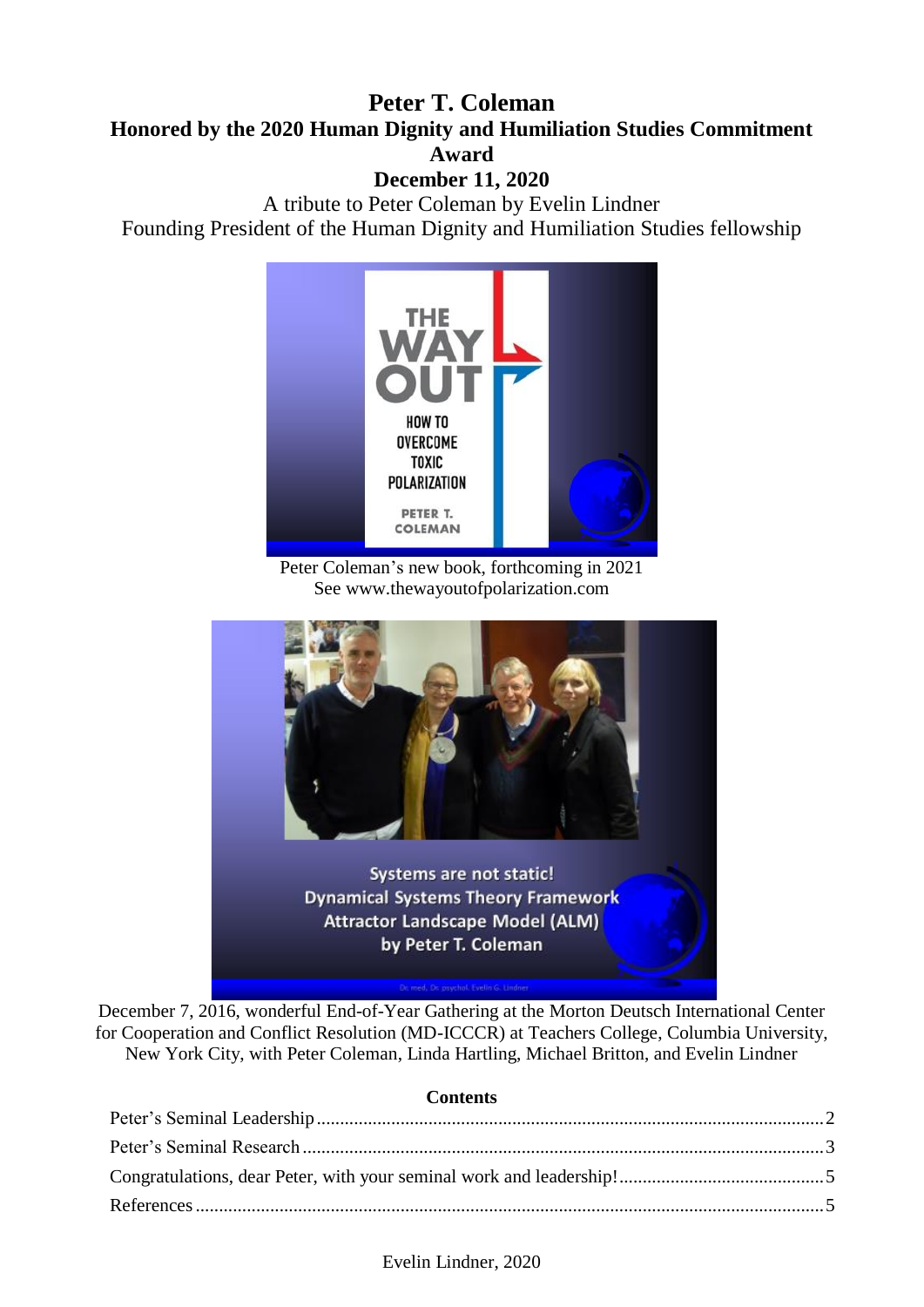# **Peter's Seminal Leadership**

<span id="page-1-0"></span>My name is Evelin Lindner, and I am the Founding President of the Human Dignity and Humiliation Studies (HumanDHS) fellowship. It was a great joy for me to meet Peter Coleman for the first time on December 17, 2001, when I was invited to share my research on humiliation at Teachers College of Columbia University in New York City. Peter attended my talk, accompanying Morton Deutsch, the "father" of the academic field of conflict resolution and founder of the Morton Deutsch International Center for Cooperation and Conflict Resolution (MD-ICCCR) at Teachers College. Peter is a Professor of Psychology, with Morton Deutsch as his mentor, and in 1998, Peter succeeded Morton Deutsch as Director of the MD-ICCCR.

In the years following 2001, Morton Deutsch became also my cherished and esteemed mentor and I look back in the deepest of gratitude — we will always honour Mort's spirit, ever since he passed away in 2017 at the age of 97, having worked until the last minute. We miss him! Many of my books and book chapters came into being through the nurturing care of Morton Deutsch and Peter Coleman!<sup>1</sup> Thank you!

Two years after 2001, on July 7, 2003, Morton Deutsch took the initiative to convene our first Workshop on Transforming Humiliation and Violent Conflict in the conference room of his Center at Teachers College. Peter Coleman attended this meeting together with Janet Gerson, Beth Fisher-Yoshida, Susan Opotow, Michelle Fine, and Andrea Bartoli.

Following this gathering, with great gratitude, our HumanDHS fellowship welcomed Morton Deutsch and Peter Coleman, as well as Janet Gerson, Beth Fisher-Yoshida, Andrea Bartoli, and many of their colleagues, as esteemed members of the first hour into our Global Advisory Board.

On December 11, 2009, our dear Morton Deutsch accepted our first HumanDHS Lifetime Commitment Award, and we are deeply grateful to be able to honor Peter Coleman with our Lifetime Commitment Award eleven years later, this year, 2020!

Due to the coronavirus pandemic, the award ceremony had to take place virtually, a limitation that deprived us of the opportunity to honor Peter in the ways we would have liked. We would have loved to do much more to show our appreciation for Peter as a brilliant scholar and independent thinker, as a human being of the highest of integrity and care, and as a generous supporter of our dignity work. Please follow him on Twitter @PeterTColeman1 to always be informed of his most recent work.

Peter's award ceremony was held on Friday, December 11, 2020, on the second day of our  $17<sup>th</sup>$  Annual Workshop on Transforming Humiliation and Violent Conflict, this year titled "From a Virus Pandemic to a Pandemic of Dignity: How Can We Escape Complicity with Institutionalized Humiliation?" The workshop took place on Zoom from December  $10 - 12$ , 2020, as always in loving partnership with the MD-ICCCR of Teachers College, Columbia University. It was wonderful to also have Danielle Coon with us, the Associate Director of the MD-ICCCR! HumanDHS Director Linda Hartling, the workshop Digni-Organizing team, and our entire global community are all deeply thankful to the MD-ICCCR for hosting this workshop series so lovingly every year since 2003!

This year not only brought limitations, it also opened new horizons. The coronavirus pandemic opened new opportunities to welcome participants who could not travel to New York in the past, and 150 dignity friends from all continents registered for this workshop. In Oregon, where Linda is based, it was morning, in New Zealand it was already the next day! See the program at www.humiliationstudies.org/whoweare/annualmeeting/35.php.

Rather than convening single events, all of our HumanDHS gatherings are part of a lifelong dignity project. It is our overall aim to build what we call a "global dignity family," of which Peter Coleman and his team and colleagues are esteemed and beloved members. We invite all educators and learners who wish to bring more dignity into the world to join our fellowship, and, in particular, to help nurture the educational initiative that we launched in 2011, the World Dignity University initiative.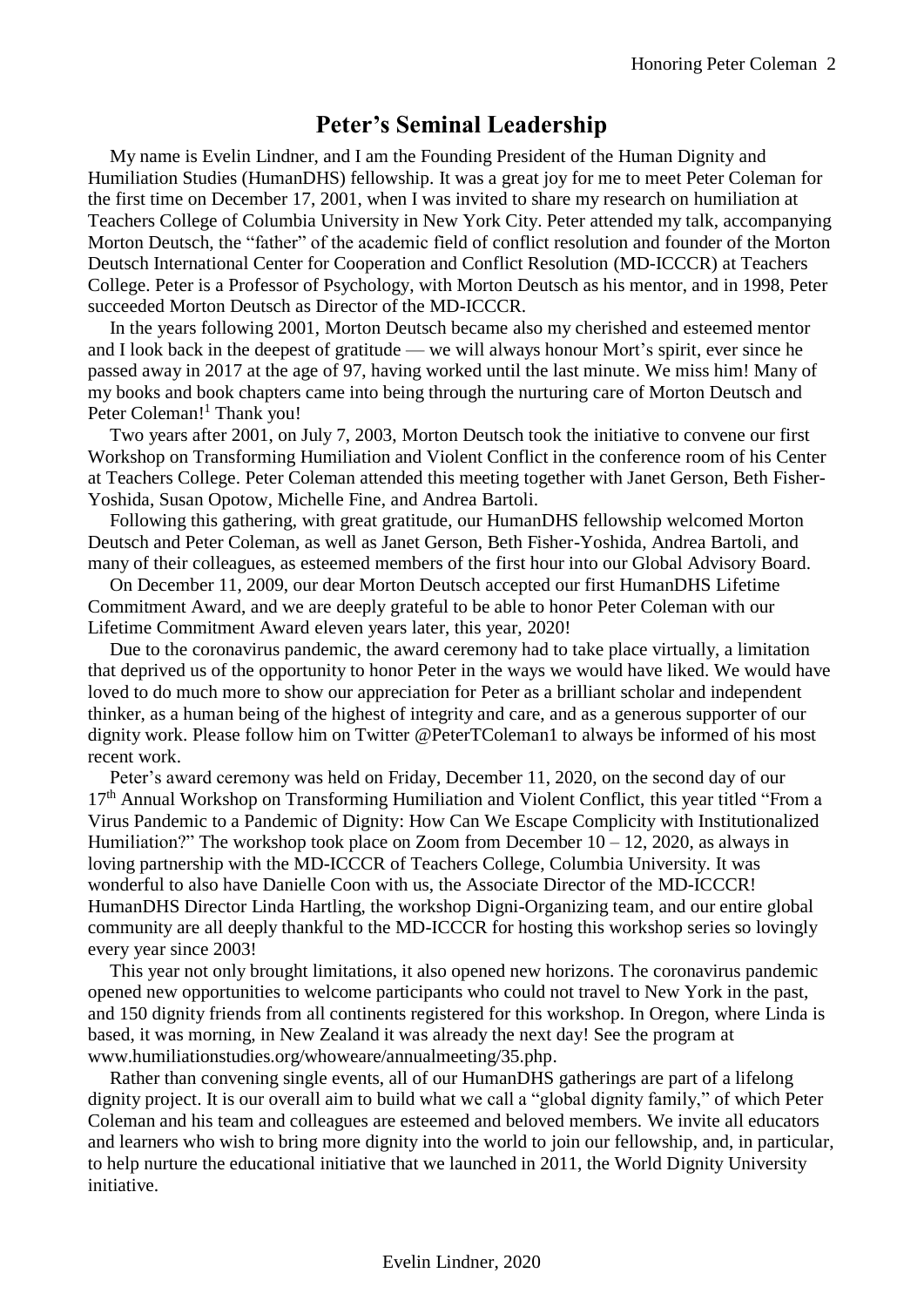## **Peter's Seminal Research**

<span id="page-2-0"></span>Not just in my role as convener of our global dignity fellowship, also for me personally it is a profound joy to honor Peter Coleman now, seventeen years after we first met in 2001. Since 2001, I have been deeply impressed by Peter's work, by his efforts to shed light on intractable conflicts, to explain how and why seemingly absurd situations often persist. Peter builds on existing research and then surpasses it, transcending the frameworks of previous thinkers by taking into account, not least, that systems are not static — systems change, systems move, systems are dynamic. Dr. Coleman has therefore developed a *dynamical systems approach* to conceptualize the intransigence entailed in intractable conflict,<sup>2</sup> and this is a summary on the MD-ICCCR website:

One cutting-edge theory that guides many research projects at the ICCCR is the Attractor Landscape Model (ALM), a theoretical framework within the Dynamical Systems Theory framework. In contrast to traditional problem-solving models of conflict, ALM places conflicts with a dynamic field of nonlinear dynamic patterns, self-organization, and reinforcing feedback loops. Using ALM allows researchers to see intractable conflicts as "stuck" in destructive interaction patterns, which resist all attempts to reach resolution. Actions take to disrupt one element of the conflict system are quickly thwarted as other elements of the system act to maintain or reestablish the distractive attractor. From the ALM perspective, disrupting an intractable conflict requires first mapping the dynamic patterns and feedback loops that are currently holding the conflict in its current state while also identifying "actionable hubs" where an intervention could serve to disrupt the attractor. Finally, it is not enough to disrupt the attractor without first identifying latent attractors, which are potential alternative (positive) attractor states. In other words, it is not enough to approach a conflict in terms of reducing the likelihood of war — the involved parties must also act to identify and increase the probabilities for peace.<sup>3</sup>

In my work, I use the Attractor Landscape Model to anchor my conceptualization of the longterm historical path that our species *Homo sapiens* has traversed since we began walking our planet around 300,000 years ago. In my writing, I attempt to bridge academia's siloization by striving to understand the core messages of various fields of academic inquiry, then I try to bring them together on different levels of abstraction, using the *ideal-type* approach of sociologist Max Weber, and finally, I attempt to reconstruct them from the perspective of dignity and humiliation. So far, I have done this with war, genocide, and terrorism (2000, 2017),<sup>4</sup> international conflict (2006 and 2009),<sup>5</sup> gender and security (2010),<sup>6</sup> and economics (2012).<sup>7</sup> Currently, I am working on a book titled *From Humiliation to Dignity: For a Future of Global Solidarity*. 8

Throughout the past millennia, the so-called *dominator model of society* defined the *worldsystem*<sup>9</sup> — social scientist Riane Eisler contrasts the dominator model with the *partnership model* of society — and I suggest that the dominator model could be regarded as a particularly salient *attractor* in the ALM model, an attractor that is both strong and wide.

An attractor is a "package" of schemata, goals, attitudes, or dispositions of dominant mental and behavioral patterns. In the Figure below, Coleman depicts attractor A as having a weak and wide basin, and attractor B a strong and narrow basin (Vallacher, et al., 2010, p. 256). The ball represents the current state of a system and the two valleys represent two attractors for the system. A local energy minimum is achieved when the ball rests at the bottom of the valley.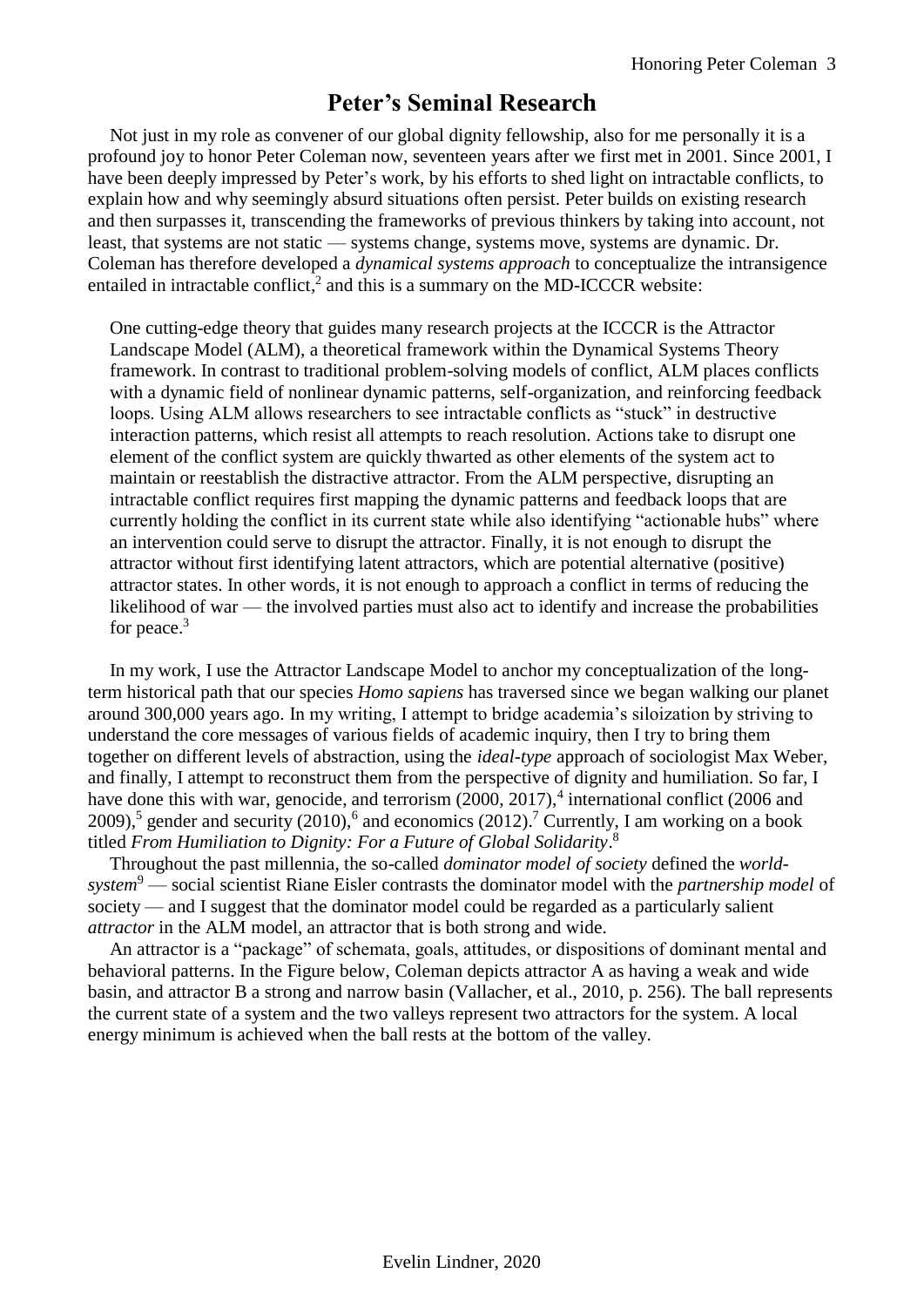

The width of the valley indicates the range of states that an attractor accommodates, and this may even include information and events that seem inconsistent with the attractor. The depth symbolizes the strength of resistance to change. When an attractor is both strong and wide, it means that it is extremely difficult to move "the ball" out of a deep and wide valley into another attractor that might be waiting in latency, it means that even the most wide-ranging and most striking information that contradicts it will be assimilated in ways that reinforce it. To say this more simply, any useful message from an opponent will be re-interpreted as hostile — even if an opponent were to warn of imminent natural disaster soon hitting all, friend and opponent alike, this warning would be disbelieved and responded to with what is called *reactive devaluation*. <sup>10</sup> A protracted malignant conflict betrays that, indeed, a strong attractor with a wide basin of attraction is at work.

We live in an interconnected and finite world now, a world, where human rights ideals have become salient, and in this world, competition for domination over people and nature has become infeasible, practically, psychologically, and ethically. The dominator mindset has overstayed its viability and the only solution is global cooperation. So far, however, it seems the attraction of the dominator mindset is still too strong for a turnaround.

In my work, I summarize humankind's present situation by saying that we live in times in which *sociocide* and *ecocide* are systemic. The suffix -*cide* means 'killing' — words such as genocide, suicide, or pesticide all end on -*cide*, stemming from Latin *-cida* and the verb *caedo, caedes, caedere, caedi, caedum*. <sup>11</sup> Sociocide and ecocide epitomize systemic humiliation.

Peter's forthcoming book, titled *The Way Out: How to Overcome Toxic Polarization* speaks specifically to the problem of *sociocide*, the killing of our *sociosphere*, the degradation of the cohesion in our human communities, local and global. Indeed, we live in a world now, where hateful polarization poisons our relationships, we have a pandemic of disconnection and loneliness, particularly in the Western world, that will outlast the coronavirus pandemic — for instance, Britain had to appoint a special minister for loneliness in 2018. So far, however, world powers trying to outcompete each other militarily and economically also outcompete attempts to heal and prevent the sociocide and ecocide that this competition causes.

In this situation, Peter's new book "offers new insights from current research on how seemingly unchangeable problems can and do, in fact, change." The book's promise is described on its website www.thewayoutofpolarization.com:

It will suggest what *you* can do — the actions, skills, and competencies that will help you navigate these times most effectively — as well as what to look for in *groups and organizations in your community* that are already at work making America more functional again.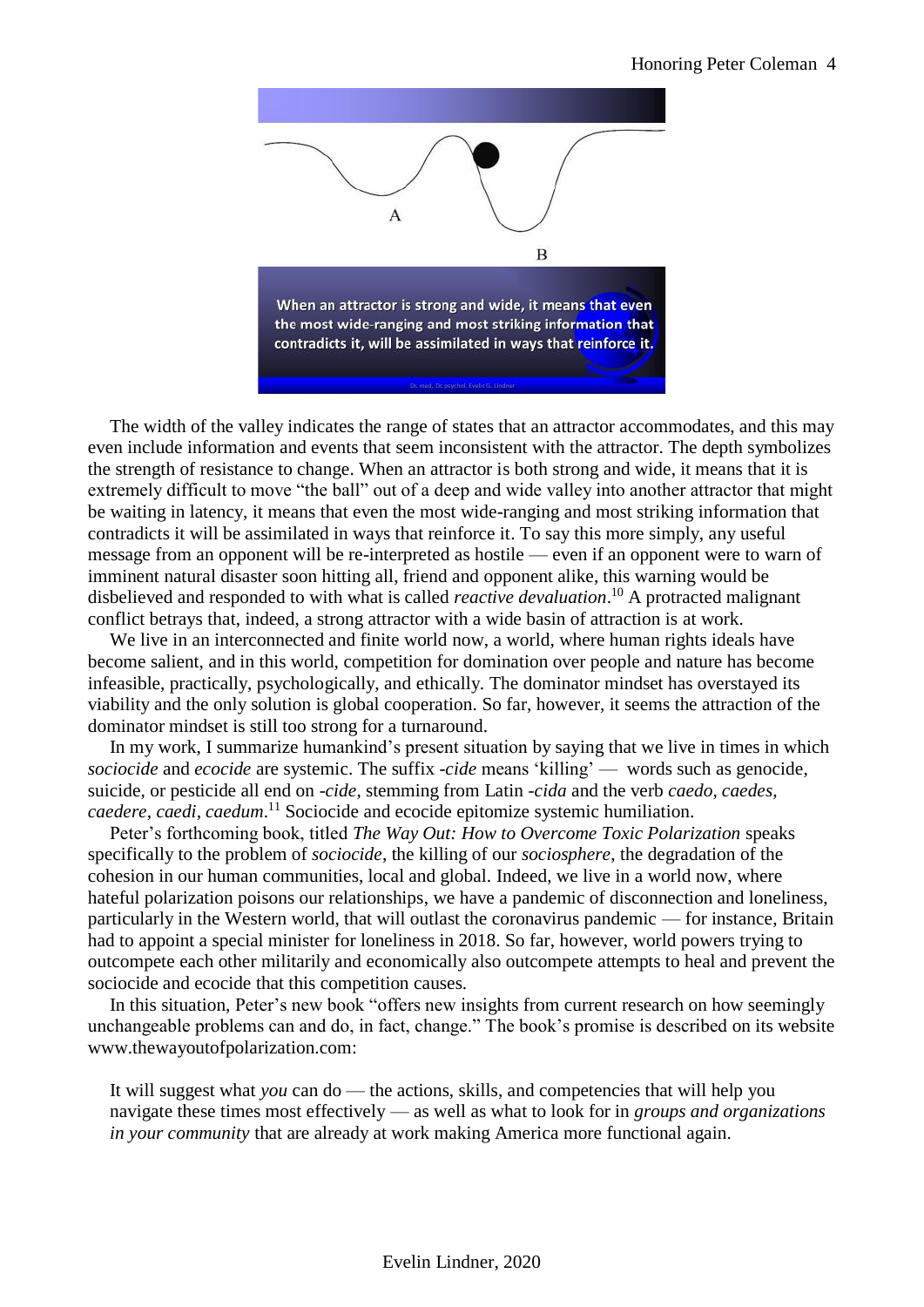## <span id="page-4-0"></span>**Congratulations, dear Peter, with your seminal work and leadership!**

Our dignity work is based on the African *Ubuntu* philosophy "I am because of you!" and your support and your work, dear Peter, are crucial for bringing more dignity into this world! Bertha von Suttner has inspired the will of Alfred Nobel — see her 1889 book, *Die Waffen nieder!*  or *Lay Down Your Arms!*<sup>12</sup> — and we feel very close to her spirit. Our nomination for the prize in 2015, 2016, and 2017 has protected many of our network members around the world who put themselves in danger by speaking up for dignity.<sup>13</sup> Congratulations also to you with our Nobel Peace Prize nominations, dear Peter!

#### **Dear Peter, we congratulate you with our 2020 HumanDHS Lifetime Commitment Award!**



We have no words to express our gratitude and admiration to you, dear Peter, for your clear-sighted future-oriented courageous and visionary work and leadership together with your colleagues and team!

In deep admiration, Evelin Lindner, also on behalf of Linda Hartling and the entire Human Dignity and Humiliation Studies fellowship

# **References**

- <span id="page-4-1"></span>Coleman, Peter T., Robin R. Vallacher, Andrzej Nowak, and Lan Bui-Wrzosinska (2007). "Intractable conflict as an attractor: A dynamical systems approach to conflict escalation and intractability." In *American Behavioral Scientist*, *50* (11), pp. 1454–75. doi: 10.1177/0002764207302463.
- Coleman, Peter T., Lan Bui-Wrzosinska, and Andrzej Nowak (2008). *Toward a dynamical model of power and conflict*. Chicago: Paper presented at the 21st Annual Conference of the International Association of Conflict Management, July, 2008. www.tc.columbia.edu/i/a/document/9112\_Toward.pdf.
- Coleman, Peter T., Jennifer S. Goldman, and Katharina Kugler (2009). "Emotional intractability: Gender, anger, aggression and rumination in conflict." In *International Journal of Conflict Management*, *20* (2), pp. 113–31. doi: 10.1108/10444060910949595. http://icccr.tc.columbia.edu/2009-emotionalintractability-gender-anger-aggression-and-rumination-in-conflict-2/.
- Coleman, Peter T. (2011). *The five percent: Finding solutions to seemingly impossible conflicts*. New York: PublicAffairs.
- Goldman, Jennifer S., and Peter T. Coleman (2005a). *How humiliation fuels intractable conflict: The effects of emotional roles on recall and reactions to conflictual encounters*. New York: International Center for Cooperation and Conflict Resolution, Teachers College, Columbia University.
- Goldman, Jennifer S., and Peter T. Coleman (2005b). *A theoretical understanding of how emotions fuel intractable conflict: The case of humiliation*. New York: International Center for Cooperation and Conflict Resolution, Teachers College, Columbia University.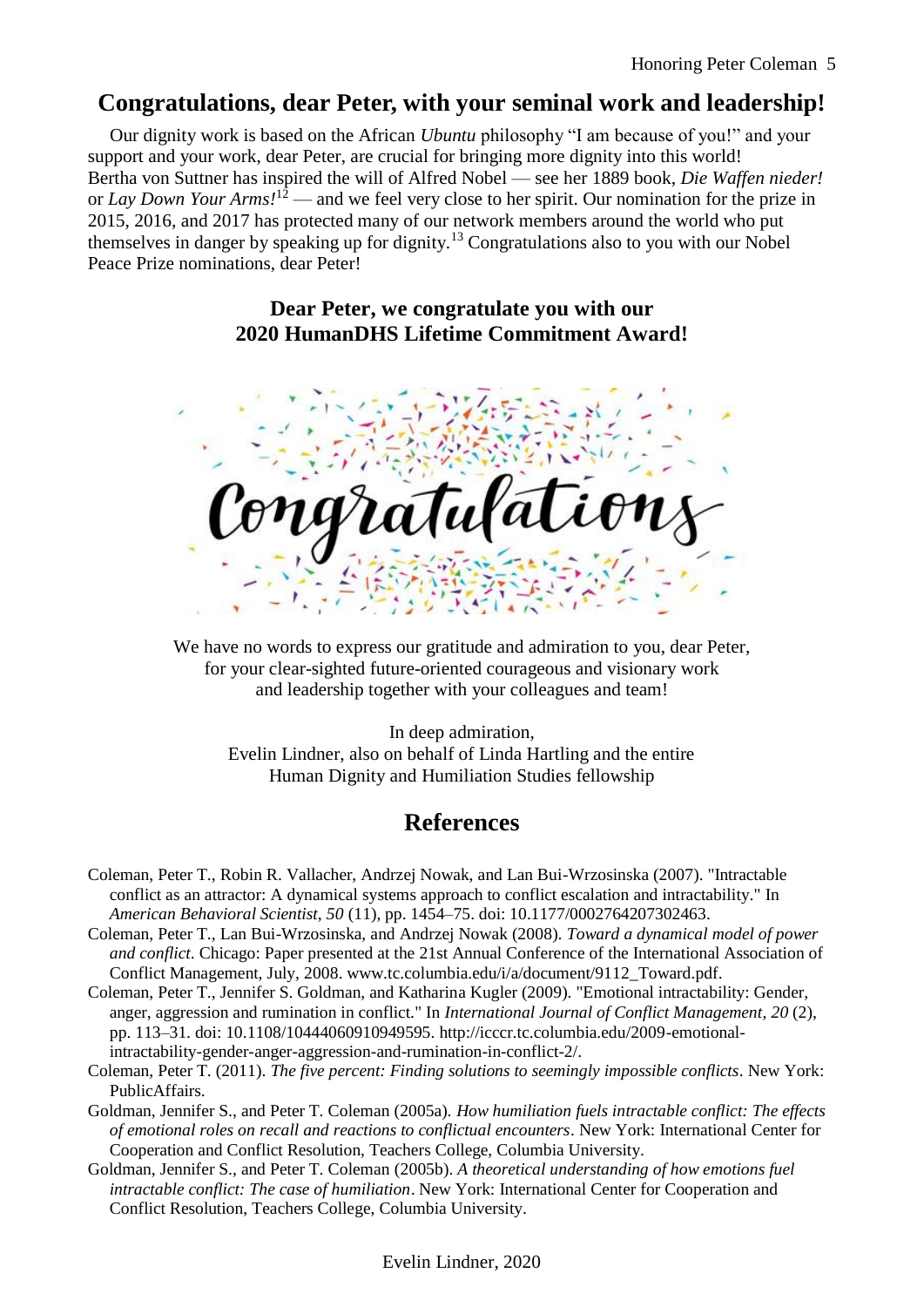Harvey, David (2005). *A brief history of neoliberalism*. Oxford: Oxford University Press.

- Hudson, Michael (2003). *Super imperialism: The origin and fundamentals of U.S. world dominance*. New and revised edition. London: Pluto Press. http://michael-hudson.com/wpcontent/uploads/2010/03/superimperialism.pdf.
- Lindner, Evelin Gerda (2006). "Emotion and conflict: Why it is important to understand how emotions affect conflict and how conflict affects emotions." In *The handbook of conflict resolution: Theory and practice*, edited by Morton Deutsch, Peter T. Coleman, and Eric C. Marcus. Chapter 12, pp. 268–93. San Francisco, CA: Jossey-Bass.
- Lindner, Evelin Gerda (2010a). *Harmonious and sustainable peaceful relations: How they can be fostered by fulfilling basic human needs and nurturing positive emotions and how the frustration of basic needs can lead to destructive emotions and interactions*. Human Dignity and Humiliation Studies. Chapter written on February 25, 2010, for *The Psychological Components of Sustainable Peace*, edited by Morton Deutsch and Peter T. Coleman. www.humiliationstudies.org/whoweare/evelin02.php.
- Lindner, Evelin Gerda (2010b). *Why global citizenship is needed for global peace*. Human Dignity and Humiliation Studies. Chapter written on May 30, 2010, for *The Psychological Components of Sustainable Peace*, edited by Morton Deutsch and Peter T. Coleman. www.humiliationstudies.org/whoweare/evelin02.php.
- Lindner, Evelin Gerda (2011). *Fostering global citizenship*. Human Dignity and Humiliation Studies. Two chapters written on March 10, 2011, and on October 15, 2010, for *The Psychological Components of Sustainable Peace*, edited by Morton Deutsch and Peter T. Coleman. www.humiliationstudies.org/whoweare/evelin02.php.
- Lindner, Evelin Gerda (2012a). "Fostering global citizenship." In *The psychological components of sustainable peace*, edited by Morton Deutsch and Peter T. Coleman. Chapter 15, pp. 283–98. New York: Springer. www.humiliationstudies.org/whoweare/evelin02.php.
- Lindner, Evelin Gerda (2012b). *A dignity economy: Creating an economy which serves human dignity and preserves our planet*. Lake Oswego, OR: World Dignity University Press.
- Lindner, Evelin Gerda (2014). "Emotion and conflict: Why it is important to understand how emotions affect conflict and how conflict affects emotions." In *The handbook of conflict resolution: Theory and practice*, edited by Morton Deutsch, Peter T. Coleman, and Eric C. Marcus. Chapter 12, pp. 283–309. San Francisco, CA: Jossey-Bass. www.humiliationstudies.org/whoweare/evelin02.php.
- Lindner, Evelin Gerda (2021). *From humiliation to dignity: For a future of global solidarity*. Lake Oswego, OR: World Dignity University Press, Dignity Press.
- Ross, Lee D. (1995). "Reactive devaluation in negotiation and conflict resolution." In *Barriers to the negotiated resolution of conflict*, edited by Kenneth Arrow, Robert H. Mnookin, Lee D. Ross, Amos Tversky, and Robert Wilson. Chapter 2, pp. 26–43. New York: W. W. Norton.
- Suttner, Bertha von (1889). *Die Waffen nieder!* Dresden: Piersons Verlag, Band 1. http://austriaforum.org/ebook/wbin/ambrosius.html#book=Belletristik%2FDie\_Waffen\_nieder\_Band\_1, Band 2: http://austria-forum.org/ebook/wbin/ambrosius.html#book=Belletristik%2FDie Waffen nieder Band 2.
- Vallacher, Robin R., Peter T. Coleman, Andrzej Nowak, and Lan Biu-Wrozsinka (2010). "Rethinking intractable conflict: The perspectives of dynamical systems." In *The American Psychologist*, *65* (4), pp. 262–78. doi: 10.1037/a0019290.
- Wallerstein, Immanuel Maurice (1974–1989). *The modern world-system (Volume I: Capitalist agriculture and the origins of the European world-economy in the sixteenth century, 1974, Volume II: Mercantilism and the consolidation of the European world-economy, 1600–1750, 1980, Volume III: The second great expansion of the capitalist world-economy, 1730 — 1840's, 1989)*. New York: Academic Press.

#### **Notes**

<sup>1</sup> See, among others, Lindner, 2006, 2010a, b, 2011, 2012a, 2014.

<sup>2</sup> Coleman, et al., 2007, Coleman, 2011, Coleman, et al., 2008, Vallacher, et al., 2010. See also Coleman, et al., 2009, Goldman and Coleman, 2005a, b.

<sup>3</sup> See https://icccr.tc.columbia.edu/practice/tools-and-assessments/attractor-landscape-model/.

<sup>4</sup> *The psychology of humiliation: Somalia, Rwanda / Burundi, and Hitler's Germany* was my doctoral dissertation in social psychology at the Department of Psychology of the University of Oslo, Norway, in